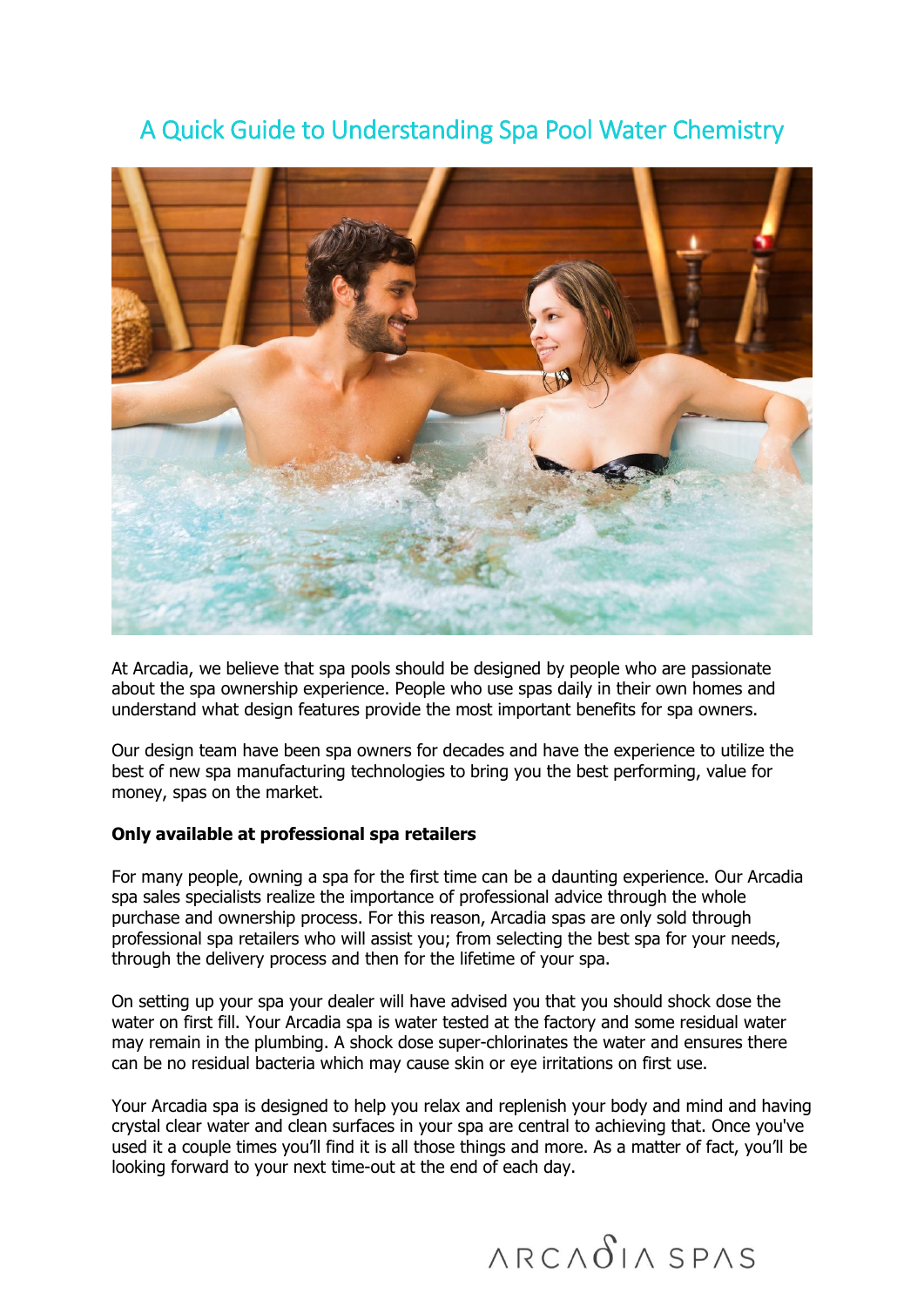But then just as you want to get away from the world and lift the cover to get in you may find that it is no longer the sparkling clear water you are used to, but a cloudy and smelly mess?

What has happened to the water? The pump is working and the filters were recently cleaned, the water is at the right temperature and except for the way it looks and smells, everything seems to be OK. You check the owners manual and notice it recommends that you test your water weekly. You see words and numbers like PPM (parts per million), sanitizers, total alkalinity, pH, and something about the possibility of the water being hard. Although this is a common scenario, water chemistry doesn't have to be scary or difficult to understand.

The first thing that you need know is that your spa is not a swimming pool when it comes to keeping the water clean. Spa water - its treatment and parameters - is much different than a swimming pool. The main difference is the temperature - spa water is most often set between 36.5 - 38.5 degrees Celsius, while a swimming pool stands typically at 20 - 24 degrees and this means that there's far more opportunity for bacteria growth in a spa. You can refer to our Arcadia Spas Quick Chemical Guide (on our website) to get your pool water clean and clear. Here you will find a more detailed explanation of spa water chemistry.

Make sure you have the 4 dot test strips that check total sanitizer, alkalinity, pH and hardness. Make sure you follow the test strip instructions and make your colour code readings immediately. As the test strips dry the colours alter and this can change your reading.

#### **Sanitizers**

Things such as bacteria and viruses like to grow in any kind of water especially hot water. Sanitizers are used to effectively disinfect and keep water smelling fresh. The most popular ones are chlorine based. You can test these by using a test kit or test strips. Proper reading for chlorine is 1.5 - 3.0 PPM.

There are Non Chlorine based sanitizers too, Simple Silver is a widely used alternative. If you are using Simple Silver you'll need to follow the manufacturers instructions and allow the 7 day decontamination period to be completed prior to use. This enables the sanitizer to become fully active in the spa pool water. Maintaining clarity and clean water with Simple Silver also requires regular cleaning of the filters and adjusting the hours of filtration in your spa to suit the bather load (frequency of use by the number of users). A minimum of 10 hours per day on a standard set up and 16 hours per day if there is a heat-pump installed are common starting points.

## Spa Shock Treatments

These are non-chlorine shock treatments that eliminate odours and reduce irritating contaminants for fresh, clear water. Remember because of the high temperatures and heavy bather loads, spas require higher sanitizer levels, as well as heavier oxidizer doses to eliminate bather waste and maintain clear, sparkling water. Shock treatments are an excellent way to adjust for increases in bather load when using Simple Silver, without having to adjust the filtration settings. Arcadia spas also have the very useful sanitizer function of the pool controller which will help in those instances.

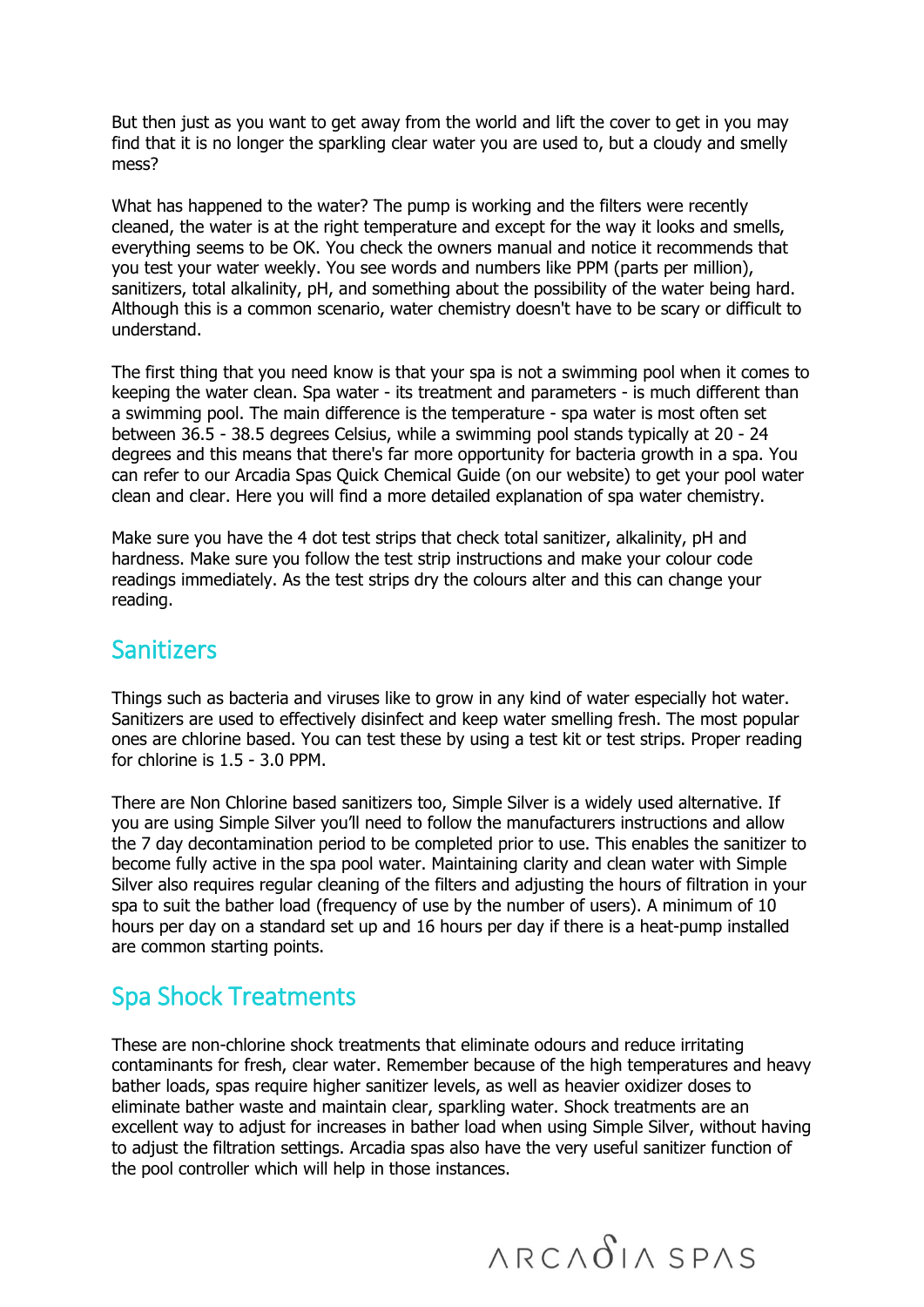# Total Alkalinity

If you thought pH was important, you were right. But you can't manage accurate pH levels until you've set your total alkalinity, which makes total alkalinity even more important.

The total alkalinity is the buffer of pH, if total Alkalinity is not balanced correctly, the pH will not give you a correct reading. Setting total alkalinity gives you the ability to control pH.

Here is a simple way to understand the difference between pH and total alkalinity:

Think of the pH as the thermometer on a heaters temperature control switch. The thermometer measures the room temperature and that measurement tells you if you need to turn the temperature control switch up or down. Total alkalinity is like the thermostat, in that once you've measured the total alkalinity it gives you the ability to set the correct pH. This is why you test and adjust the total alkalinity before even touching your pH increase or decrease chemicals.

The goal is to keep total alkalinity readings inside the acceptable range of 80 to 120 PPM. If you suspect your pH level to be a little high, (from your first multi test strip reading) then try for a higher reading of 150 PPM when adjusting and re-testing the total alkalinity.

Why? Because pH-lowering chemicals will lower the total alkalinity as well. If your total alkalinity reading is below 80 PPM, then you will use alkalinity increaser. If you got a reading above 120 PPM, then alkalinity decreaser is what you will use. To achieve these readings you will need a the minimum of 4 dot test strips.

What would happen if you didn't keep the total alkalinity balanced? Let's take a quick look at the problems that can result.

#### **High Total Alkalinity Low Total Alkalinity**

Hard to Change pH Rapid Changes In pH Cloudy Water Skin and Eye Irritation Skin and Eye Irritation Poor Sanitizer Efficiency

Scale Formation **Corroded Metals/Equipment** 

### pH

This is an important component of water balance. It measures how acidic or basic your water is. If it is not kept in check you run the risk of damaging your equipment, i.e. heating elements, pump seals, and the formation of scale on the spa filter-gate, diverters and also around the spa waterline wher evaporation occurs. Listed are the most common problems associated with both high or low pH levels: